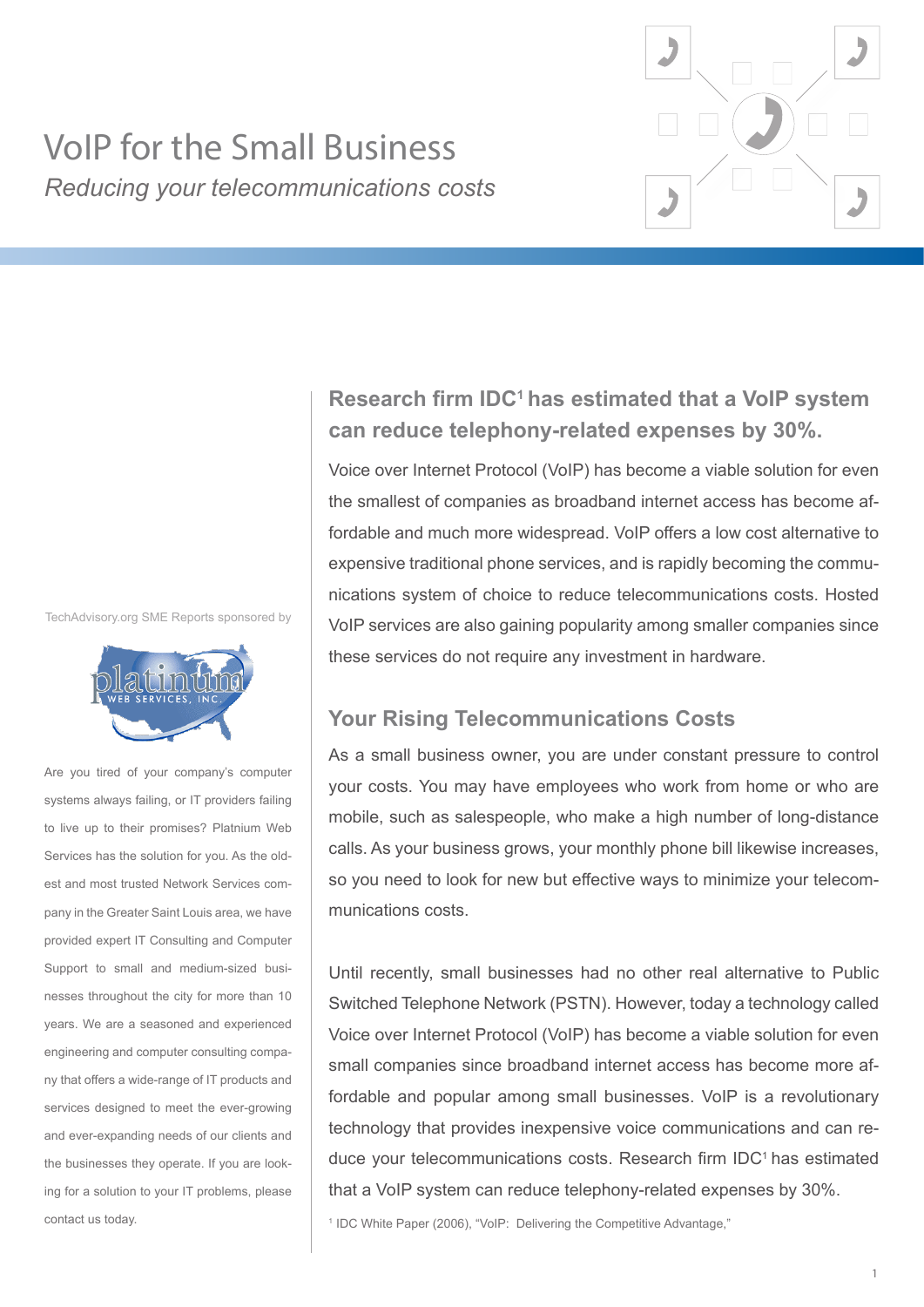"...The good news is that there are plenty of innovative VoIP companies ready to help. They range from voice-over-broadband and SIP-trunking providers to vendors of IP PBXes that work with such SIP trunks. Though they typically aren't bigname providers with huge support organizations, the sophisticated services they offer at least aim to make the small businesses that use them seem bigger.<sup>"</sup>

> **Robert Poe VoIP News**

#### **What is VoIP?**

Voice over Internet Protocol (VoIP), also called IP telephony, is the technology that allows you to make voice calls via the internet instead of traditional phone lines. You can make calls using a dial up connection or a broadband connection (however, a broadband connection is necessary for superior voice quality).



## **Types of VoIP Services Free VoIP services**

There are many free VoIP services that allow you to make free computerto-computer calls. These services are mainly designed for individual use, and include such services as Yahoo Messenger, MSN Messenger, and Google Talk. They provide you with instant messaging tools and also allow simple videoconferencing.

Skype is one of the most popular VoIP service providers, and most of its services are free. Skype allows you to make free Skype-to-Skype calls, video calls, and conference calls, and also provides an instant messenger tool. These free services work well for staying in touch with family and friends, but may not provide you with the voice quality and reliability needed for your professional ongoing business needs.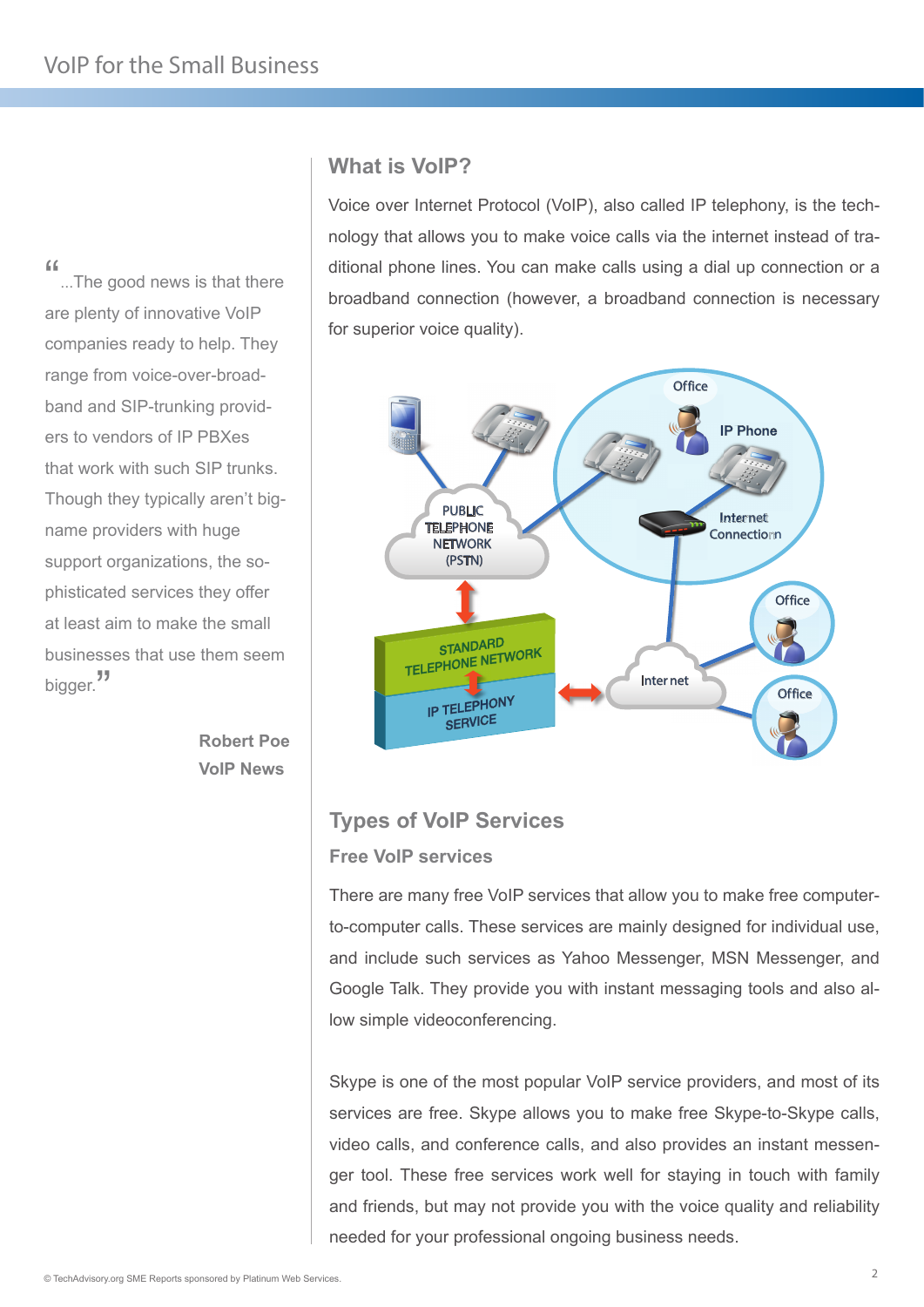#### **Business VoIP services**

These services are specifically intended for business use, offering the quality of services required by professionals, and consequently are not free. Companies offering business VoIP services include Packet8, Speakeasy, Vocalocity, Covad, and Vonage, one of the top leaders in internet telephony.

Vonage offers small business VoIP plans and charges a low, flat monthly fee for allowing you to make national and international calls. Skype also has a plan for business users which allows you to make unlimited phone calls (to a landline or cell phone) within the U.S.A and to Canada for a very low flat monthly fee. There are many such options in VoIP service providers offering a flat monthly fee from which to choose the best one to suit your requirements.

#### **How can VoIP Save You Money?**

VoIP offers many benefits and useful features over traditional telephony. The most significant benefit is that it saves your business money by reducing your phone bills, through network convergence, and by providing you with many useful features at no additional charges.

#### **Lower costs**

VoIP phone services are cheaper than traditional telephone services. If your business is making frequent long distance calls, then VoIP can dramatically reduce your phone bills as many VoIP service providers will allow you to make unlimited long distance calls at a very low flat monthly fee. For instance, if your staff is using conventional telephone services to make sales calls, your monthly telephone bill is probably hundreds of dollars per month. In contrast, if you choose to use a VoIP phone service such as Vonage for your business, you get unlimited local and long distance business calling within the United States and Canada for flat monthly fee of \$49.99 per line. International calls are charged at very nominal rate. If you are calling another Vonage number then the call is free, even if it is an international call.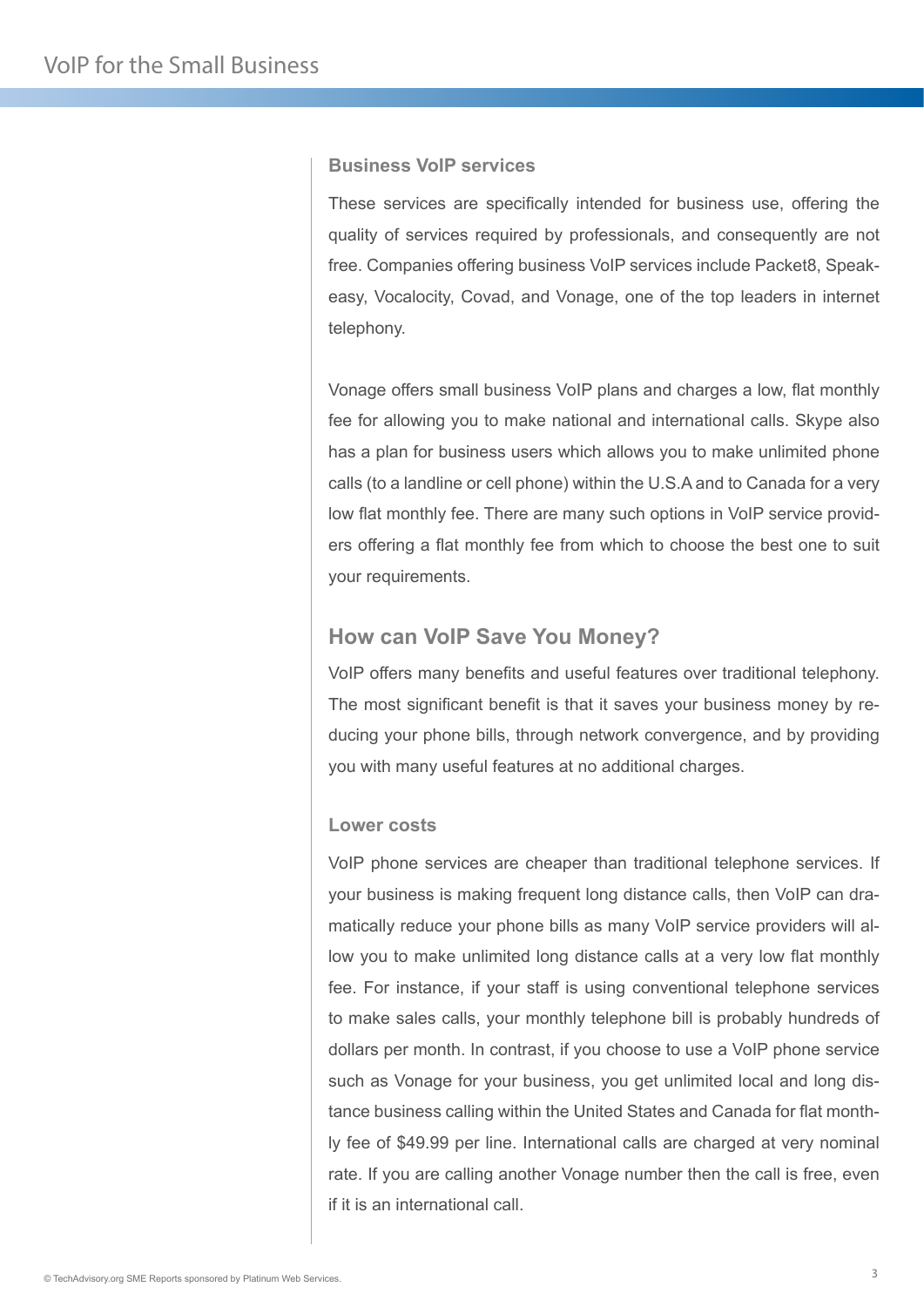"...VoIP phone services are cheaper than traditional telephone services. If your business is making frequent long distance calls, then VoIP can dramatically reduce your phone bills as many VoIP service providers will allow you to make unlimited long distance calls at a very low flat monthly fee.<sup>"</sup>

#### **No additional charges for special features**

Almost all of the VoIP service providers offer many useful features free of cost, as these services are bundled with a VoIP service. For instance, with Vonage VoIP, services such as a dedicated fax line, voicemail, caller display, call diversion, call waiting, and 3-way conferencing are free.

#### **Savings on adds, moves, and changes**

As your business grows, many new employees may be added to your company, and over time some of your existing employees may leave the company. With a traditional phone system, adding a new phone line or changing an existing line is an expensive and a very time consuming job, often requiring the services of an expert who charges per service call. VoIP is very suitable for your growing business needs as adds, moves, and changes are very easy to perform yourself via a Web-based control panel.

#### **VoIP increases your employees' productivity**

VoIP provides you with several large, enterprise-level communications capabilities, such as auto-attendant (answering system) and find/follow features. Until now, these capabilities were very expensive and were only possible through Private Branch Exchange (PBX) telephony systems. However, with today's VoIP solution, your small business can have access to these advanced capabilities. For instance, your company can have access to a find/follow feature that permits rerouting of calls automatically to employees wherever they are located. With this facility your employees can choose to have calls follow them from a traditional desk phone to their cell phone or even to their e-mail boxes.

#### **No need for separate networks**

With VoIP, you do not need to maintain separate networks for voice and data. You can converge both networks into a single network, making the overall management quite simple.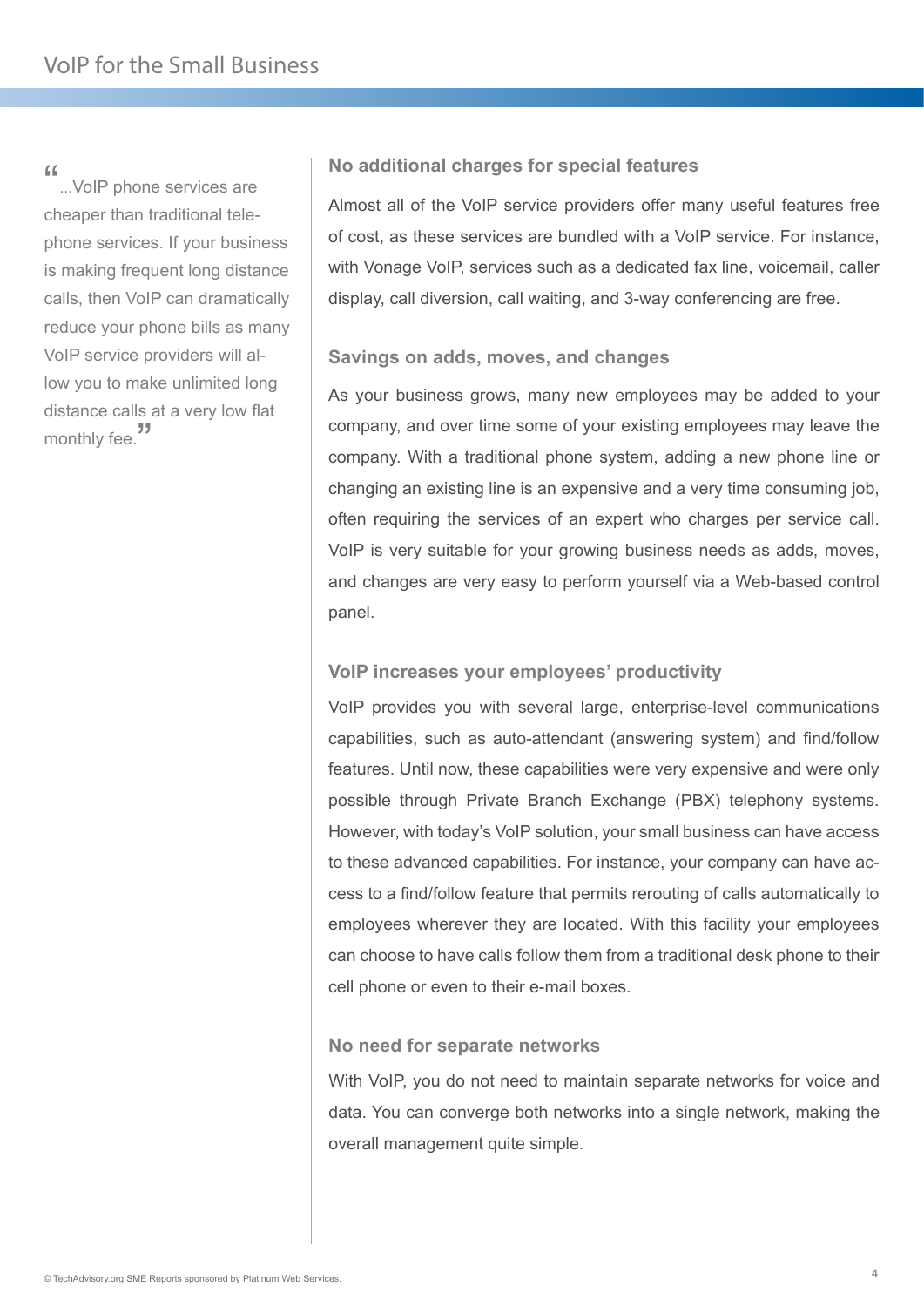## **Hosted VoIP vs. Premises-Based Key Benefits of Hosted VoIP**

You have two options available to you: you can manage your VoIP system in-house, or you can opt for hosted VoIP services. In a premisesbased model, all hardware related to the IP phone system will reside at your company's site. You will purchase, install, and maintain all the equipment, and you will need in-house expertise to operate the system. Premises-based systems are complex to install and maintain. In addition, you must invest money in equipment.

In contrast to a premises-based system, hosted VoIP solutions involve no upfront costs. All the equipment is managed off-premises by a service provider, and there is no physical hardware onsite to maintain. The service provider maintains and supports the equipment, and you get the services for a flat monthly fee.

Small companies are quickly adopting the hosted Voice over IP (VoIP) model as it is the more reliable and cost effective solution. You get services at flat monthly expenses based on the number of lines and features.

A leading consulting firm, AMI Partners2, which forecasts trends among small and medium businesses, predicted that hosted VoIP spending will grow at a compounded annual growth rate (CAGR) of 56.9% between 2005 and 2010, and most of this growth will come from the small business segment (companies with up to 99 employees), which will grow at a spectacular 69% on a cumulative basis for the next 5 years.

### **Conclusions and Recommendations**

Until recently, smaller companies have had no real alternative to expensive conventional phone systems. Now, as broadband internet access has become affordable even for small businesses, VoIP is becoming a cost-effective, feature-rich alternative to traditional phone systems. Small companies are quickly adopting hosted VoIP solutions to lower their telecommunication costs.